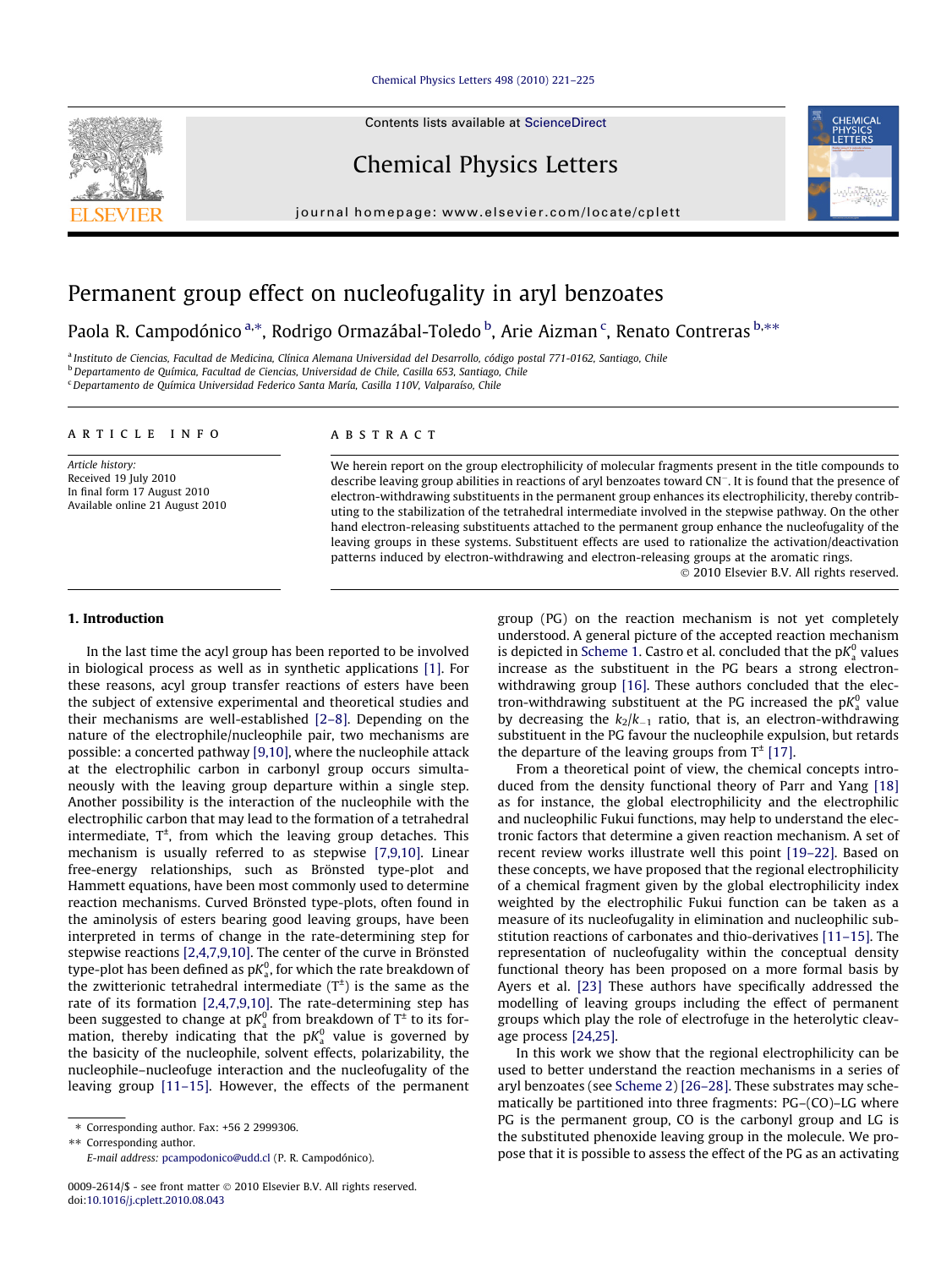<span id="page-1-0"></span>

Scheme 1. A general picture of the accepted reaction mechanism from reference [\[27\].](#page-4-0)



4-nitrophenyl Y-substituted benzoates Y: 3,5-diNO<sub>2</sub>; 4-Cl-3-NO<sub>2</sub>; 4-NO<sub>2</sub>; 4-CN; 3-Cl; 4-Cl; H; 3-CH<sub>3</sub>; 4-CH<sub>3</sub>; 4-OCH<sub>3</sub>; 4-N(CH<sub>3</sub>)<sub>2</sub>; 4-OH



X-substituted phenyl benzoates X: 3,4-diNO<sub>2</sub>; 4-NO<sub>2</sub>;4- CN;4-CHO;4-COCH<sub>3</sub>;4-CO<sub>2</sub>CH<sub>2</sub>CH<sub>3</sub>;3-NO<sub>2</sub>;3-COCH<sub>3</sub>;4-Cl;H;4-CH<sub>3</sub>;4-OCH<sub>3</sub>

Scheme 2. Structure of compounds studied in this work.

factor for the nucleophilic attack on one hand; and the group electrophilicity of the LG as a measure of their nucleofugality.

#### 2. Model and computational details

The global electrophilicity index  $\omega$  which measures the stabilization in energy when the system acquires an additional electronic charge,  $\Delta N$ , from the environment, has been given the following simple expression: [\[29\]](#page-4-0)

$$
\omega = \frac{\mu^2}{2\eta} \tag{1}
$$

in terms of the electronic chemical potential  $\mu$  and the chemical hardness  $\eta$ . These quantities may be approached in terms of the one electron energies of the frontier molecular orbital HOMO and LUMO,  $\varepsilon_H$  and  $\varepsilon_L$ , as  $\mu \approx \frac{\varepsilon_H + \varepsilon_L}{2}$  and  $\eta \approx \varepsilon_L - \varepsilon_H$ , respectively [\[18\].](#page-4-0) The electrophilicity index encompasses both, the propensity of the electrophile to acquire an additional electronic charge driven by  $\mu^2$  (the square of electronegativity,  $\chi = -\mu$ ), and the resistance of the system to exchange electronic charge with the environment described by  $\eta$ . The global electrophilicity is an additive property of the system, in the sense that it may be recovered from the semi local contributions condensed to atoms as follows:

$$
\omega = \sum_{k} \omega_{k} \tag{2}
$$

with,

$$
\omega_k = f_k^+ \omega \tag{3}
$$

 $f_k^+$  is the electrophilic Fukui function (*i.e.* the Fukui function for nucleophilic attack [\[11–15\]\)](#page-4-0). Adding up the atomic electrophilicity over fragments in a molecule a group electrophilicity representing the nucleofugality of the fragment can be obtained as follows:

$$
\omega(\text{LG}) \equiv \sum_{j \in \text{LG}} \omega_j \tag{4}
$$

The global electrophilicity of the molecule is of course recovered from the sum over the three fragments. Ab initio HF/6-311G (d,p) calculations were performed using the Gaussian03 suite of programs [\[30\]](#page-4-0) in order to evaluate the electronic quantities required to calculate the ground state electrophilicity index for the series of aryl benzoates considered in the present study (24 com-pounds) [\[26–28\].](#page-4-0) The electrophilic Fukui function,  $f_k^+$ , needed to project the global electrophilicity onto fragments, were obtained from single point calculations on the optimized ground state structures by a method described elsewhere [\[31,32\]](#page-4-0).

### 3. Results and discussion

The nucleophilic substitution reactions of aryl benzoates in solution with reagents of varying nucleophilicity studied by Um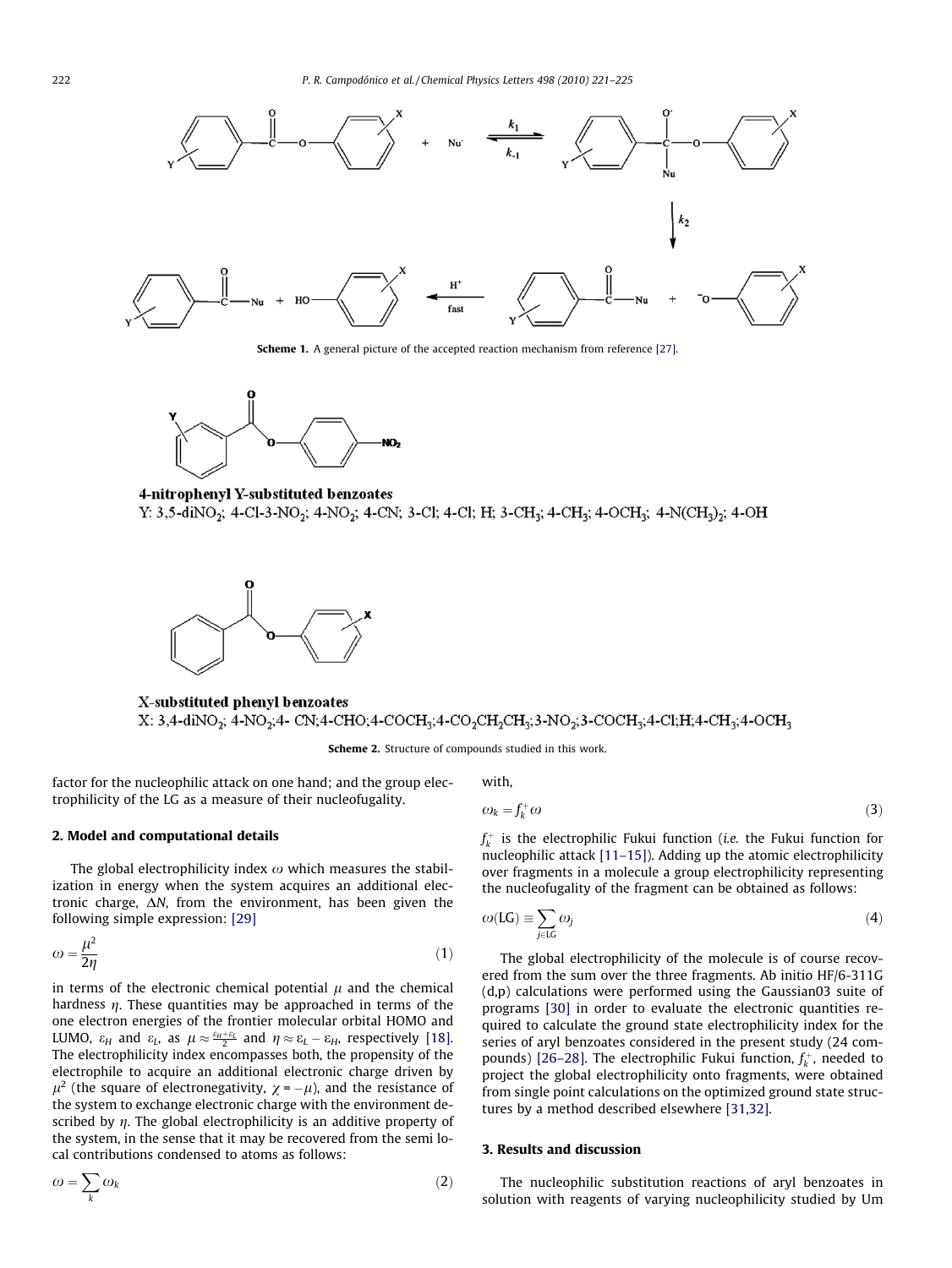<span id="page-2-0"></span>et al. is a suitable data base for the present study in the sense that the kinetic and mechanisms of these processes have been fully described [\[26–28\]](#page-4-0). Tables 1 and 2 display the global electrophilicity values and group electrophilicity values of the LG and the PG for a series of 4-nitrophenyl Y-substituted benzoates (12 compounds) and X-substituted phenyl benzoates (12 compounds) In Tables 1 and 2 the experimental nucleophilic rate coefficients,  $k_N$ , reported by Um et al. are included [\[26\]](#page-4-0). In Table 2 we have incorporated the experimentally determined Hammett substituent constants  $\sigma$  [\[8,33–35\]](#page-4-0). Experimentally, the reactions of 4-nitrophenyl Y-substituted benzoates and X-substituted phenyl benzoates with negatively charged and neutral nucleophiles (CN<sup>-</sup>, OH<sup>-</sup> or piperidine) proceed with quantitative liberation of 4-nitrophenoxide or the corresponding aryloxide (LG), respectively [\[26\]](#page-4-0).

Table 1 summarizes the group properties for the series of 4 nitrophenyl Y-substituted benzoates. The leaving group has been kept constant in order to assess the effect of the group electrophilicity of the phenyl substituted moiety (PG). It may be observed that the group electrophilicity values at the PG decrease as the substituent Y changes from an electron-withdrawing substitution pattern to an electron-releasing substituent pattern from 3.5-diNO<sub>2</sub> to 4-OH. Note that the presence of electron-withdrawing substituents in these substrates improve their reactivity, as it can be seen from their  $k_N$  values. On the other hand, electron-releasing substituents improve the leaving group ability in these substrates, described by their group electrophilicity values at the LG. The enhanced group electrophilicity of the LG (compounds 5–11) is interpreted here as an activating effect that help the nucleophile expulsion from  $T^{\pm}$  through the channel  $k_{-1}$  thereby retarding the departure of the LG from  $T^{\pm}$  (see the pre-equilibrium in [Scheme 1](#page-1-0) and  $k_N$  values in Table 1) [\[17\].](#page-4-0) Based on these results, we can conclude that the substituent at the PG has an effect on the nucleofugality of the LG that in some cases may become significant [\[7,16\]](#page-4-0). The plot of log  $k_N$  vs the group electrophilicities at the LG and PG moieties is shown in [Figure 1.](#page-3-0) The comparison shows two straight lines with different slopes. It may be seen that the presence of electronreleasing groups on the PG results in an electrophilic activation at the LG (solid line in [Figure 1](#page-3-0) for compounds 5–12). On the other hand, the presence of electron-withdrawing groups on the PG (dashed line in [Figure 1](#page-3-0) for compounds 1–4) increases the reactiv-

#### Table 1

Electrophilicity index of 4-nitro phenyl Y-substituted benzoates, evaluated at the HF/6-311G (d,p) level of theory.

| O<br>$-NO2$<br>C. |          |                          |                      |                   |                                 |  |  |  |  |  |
|-------------------|----------|--------------------------|----------------------|-------------------|---------------------------------|--|--|--|--|--|
| Compound          | $\omega$ | Y                        | $\omega_{\text{PG}}$ | $\omega_{\rm LG}$ | $k_N^a$                         |  |  |  |  |  |
|                   | (eV)     |                          | (eV)                 | (eV)              | $(M^{-1} s^{-1})$               |  |  |  |  |  |
| $\mathbf{1}$      | 1.23     | $3,5$ -diNO <sub>2</sub> | 1.23                 | 0.00              | 42.5                            |  |  |  |  |  |
| $\mathbf{2}$      | 1.01     | 4-Cl-3-NO <sub>2</sub>   | 0.93                 | 0.08              | 8.17                            |  |  |  |  |  |
| 3                 | 1.11     | $4-NO2$                  | 1.10                 | 0.01              | 6.25                            |  |  |  |  |  |
| 4                 | 0.98     | $4$ -CN                  | 0.97                 | 0.01              | 4.47                            |  |  |  |  |  |
| 5                 | 0.77     | $3-Cl$                   | 0.10                 | 0.67              | 1.33                            |  |  |  |  |  |
| 6                 | 0.79     | $4-Cl$                   | 0.10                 | 0.69              | 0.628                           |  |  |  |  |  |
|                   | 0.75     | H                        | 0.10                 | 0.65              | 0.228                           |  |  |  |  |  |
| 8                 | 0.70     | $3-CH3$                  | 0.09                 | 0.61              | 0.189                           |  |  |  |  |  |
| 9                 | 0.72     | $4$ -CH <sub>3</sub>     | 0.14                 | 0.58              | 0.117                           |  |  |  |  |  |
| 10                | 0.66     | $4-OCH3$                 | 0.08                 | 0.58              | 0.046                           |  |  |  |  |  |
| 11                | 0.54     | $4-N(CH_3)_2$            | 0.09                 | 0.45              | 0.00265                         |  |  |  |  |  |
| 12                | 0.68     | $4-OH$                   | 0.08                 | 0.60              | $3.57 \times 10^{-4} (0.114)^*$ |  |  |  |  |  |

<sup>a</sup>  $k_N$  values taken from reference [\[26\]](#page-4-0).<br>\* Predicted values were obtained from Eq. [\(5\).](#page-3-0)

#### Table 2

Electrophilicity index of X-substituted phenyl benzoates, evaluated at the HF/6-311G (d,p) level of theory.

| O        |          |                          |                   |                         |          |                   |  |  |  |  |
|----------|----------|--------------------------|-------------------|-------------------------|----------|-------------------|--|--|--|--|
| Compound | $\omega$ | X                        | $\omega_{\rm LG}$ | $\Delta\omega_{\rm LG}$ | $\sigma$ | $k_N^a$           |  |  |  |  |
|          | (eV)     |                          | (eV)              | (eV)                    |          | $(M^{-1} s^{-1})$ |  |  |  |  |
| 13       | 0.94     | $3,4$ -diNO <sub>2</sub> | 0.90              | 0.89                    | $0.83*$  | 1.92              |  |  |  |  |
| 14       | 0.75     | $4-NO2$                  | 0.72              | 0.71                    | 0.78     | 0.231             |  |  |  |  |
| 15       | 0.61     | $4$ -CN                  | 0.61              | 0.60                    | 0.66     |                   |  |  |  |  |
| 16       | 0.61     | 4-CHO                    | 0.35              | 0.34                    | 0.42     | 0.103             |  |  |  |  |
| 17       | 0.57     | $4-COCH3$                | 0.20              | 0.19                    | 0.50     | 0.0768            |  |  |  |  |
| 18       | 0.56     | $4-CO2CH2CH3$            | 0.09              | 0.08                    | 0.45     |                   |  |  |  |  |
| 19       | 0.77     | $3-NO2$                  | 0.77              | 0.76                    | 0.71     | 0.141             |  |  |  |  |
| 20       | 0.56     | $3-COCH3$                | 0.21              | 0.20                    | 0.38     | 0.0359            |  |  |  |  |
| 21       | 0.53     | $4-Cl$                   | 0.01              | 0.00                    | 0.23     | -                 |  |  |  |  |
| 22       | 0.66     | H                        | 0.01              | 0.00                    | 0.00     | 0.0102            |  |  |  |  |
| 23       | 0.47     | $4$ -CH <sub>3</sub>     | 0.01              | 0.00                    | $-0.17$  | 0.00783           |  |  |  |  |
| 24       | 0.83     | $4-OCH3$                 | 0.01              | 0.00                    | $-0.27$  | 0.00843           |  |  |  |  |

 $k_N$  values taken from reference [\[26\]](#page-4-0).<br>Predicted values were obtained from Eq. [\(7\).](#page-3-0)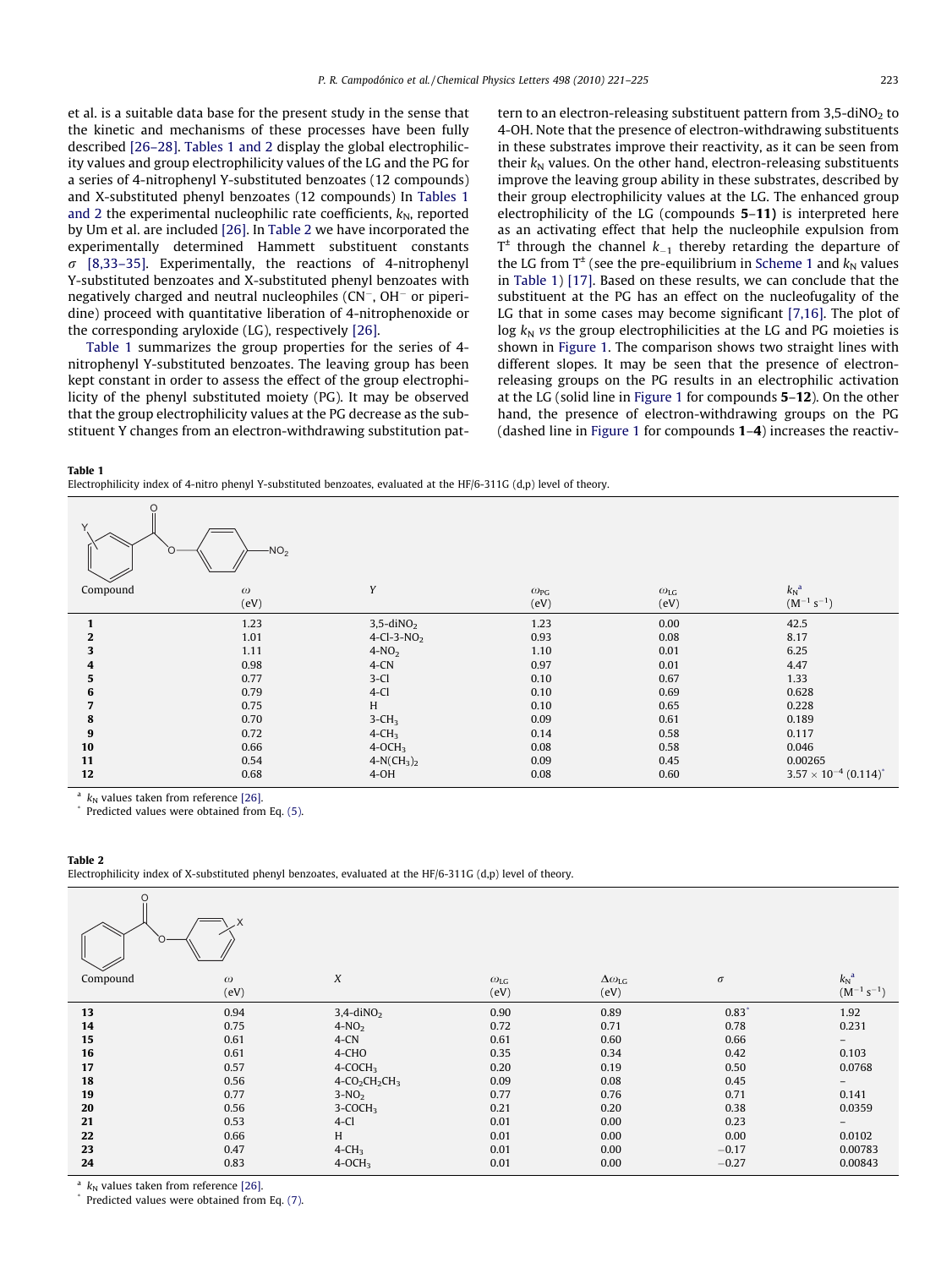<span id="page-3-0"></span>

Figure 1. Comparison between the experimental nucleophilic rate coefficient,  $k_N$ , for the reactions of the 4-nitrophenyl Y-substituted benzoates series with CN<sup>-</sup> and the group electrophilicity index evaluated at the HF/6-311G (d,p) level theory.

ity of the substrates. Note that, compound 12 escapes from the solid line in Figure 1 marked with an asterisk. This result may be traced to a regional preferential solvation of the OH– group (80/ 20 water/DMSO) that diminishes its electron-releasing effect probably expressed as a more facile hydrogen bonding interaction to the solvent.

A regression analysis log  $k_N$  vs the group electrophilicity at the LG was performed for the set of molecules except compound 12 (compounds 5–11). The resulting empirical equation is:

$$
log k_N = -7297 + 10,589\omega_{LG} \quad R = 0.97
$$
  
N = 7 \quad P < 0.0001 \tag{5}

Based on Eq (5) it is possible to give an estimate for the rate coefficient value for compound 12 ( $k_{\rm N}$ =0114 M<sup>-1</sup> s<sup>-1</sup>). Note that this time compound 12 appears correctly bound by compounds 9 and **10** respects to their corresponding  $k_N$  values. For the second series involving electron-withdrawing substituents (compounds 1–4); the resulting regression equation is:

$$
log k_N = -0931 + 2025 \omega_{PG} \quad R = 0.90 \quad N = 4 \quad P < 0.0001 \tag{6}
$$

From Eq (6) it may be observed that compounds bearing electronwithdrawing groups show an enhanced reactivity with increasing electron accepting power of the substituents at the PG moiety. These results are in agreement with the conclusions drawn by Gresser and Jencks [\[7\]](#page-4-0) and Castro et al. [\[16\]](#page-4-0). One would expect in this case a change on the rate-determining step [\[26–28\]](#page-4-0) towards the detachment of the LG. However, experimentally, the rate-determining step for the  $S_N1$  reactions of the title compounds is the nucleophilic attack [\[26\].](#page-4-0) The presence of two linear trends may be traced to an electronic substituent effect at the PG: an electronreleasing substituent enhances the electrophilicity of the LG moiety improving the departure of the nucleofuge from the  $T^{\pm}$ . Therefore, the electrophilic activation at the PG is not sufficient to change the reaction mechanism. The net effect of the group electrophilicity at both the PG and LG moieties is completely consistent with the experimental rate coefficients quoted in [Table 1](#page-2-0).

In order to assess the effect of the group electrophilicity at the LG, we selected a new series of reactions where this time the PG is kept fixed. Now, the accumulation of electrophilicity at the LG has a different effect on the whole structure. The presence of the strong electron-withdrawing -NO<sub>2</sub> group results this time in an enhancement of the nucleofugality of the LG (compounds 13, 14 and 19). Note that this effect is coherently expressed in terms of



Figure 2. Comparison between the experimental Hammett substituent,  $\sigma$ , for the reactions of X-substituted phenyl benzoates with  $CN^-$  and the group electrophilicity index evaluated at the HF/6-311G (d,p) level theory.

the experimental rate coefficients included in [Table 2](#page-2-0). Addition of activating substituents on the LG improves the leaving group ability because the net electronic effect is the destabilization of the tetrahedral intermediate,  $T^{\pm}$ , from which the leaving group detaches.

In [Table 2](#page-2-0) Hammett substituent constants for a series of Xsubstituted phenyl benzoates are included. Figure 2 displays the comparison between Hammett substituent constant,  $\sigma$ , and the group electrophilicity values at the LG. We introduce a group electrophilicity difference  $\Delta\omega_{\text{LG}}$  with reference to the unsubstituted LG with  $X = H$ . The resulting regression equation is:

$$
\sigma = 0306 + 0584 \Delta \omega_{LG} \quad R = 0.92 \quad N = 8 \quad P < 0.0001 \tag{7}
$$

This series contains compounds bearing para- and meta- substitution with strong and moderate electron-withdrawing groups. Note further that compounds 16, 17, 18 and 20 are predicted to display nucleophilic rate coefficients  $(k_N)$  smaller than those shown by the  $-NO<sub>2</sub>$  group at the -meta (compound 19) and -para (compound 14) positions of the phenyl ring. It is interesting to notice that Hammett substituent constant values [\[33–35\]](#page-4-0) correlate well with the relative electrophilicity index on the LG[.\[8,33\]](#page-4-0) Based on the empirical Eq. (7) the  $\sigma$  value for compound 13 (3,4-diNO<sub>2</sub>) that have not been experimentally evaluated to date can be predicted ( $\sigma$  = 0.83). Note that the predicted  $\sigma$  value is consistent with a larger rate coefficient value ( $k_N$  = 1.92 M<sup>-1</sup> s<sup>-1</sup>). Note also that compounds 23 and 24 break the linear regime obtained. This result may be traced to a change in the rate-determining step for the formation of the tetrahedral intermediate [\[7,8,17\].](#page-4-0)

#### 4. Concluding remarks

An empirical model based on the group electrophilicity of molecular fragment has been applied to a series of aryl benzoates that follow a stepwise mechanism towards CN<sup>-</sup>. It is found that the presence of electron-withdrawing substituents in the permanent group enhance the electrophilicity of the permanent group, a result that may be traced to the stabilization of the tetrahedral intermediate involved in the stepwise pathway. Electron-releasing groups attached to the permanent group enhance the nucleofugality of the leaving groups in these systems. Substituent effects are used to rationalize their reaction mechanism and the activation/deactivation patterns induced by electron-withdrawing and electronreleasing groups at the aromatic ring. New Hammett substituent